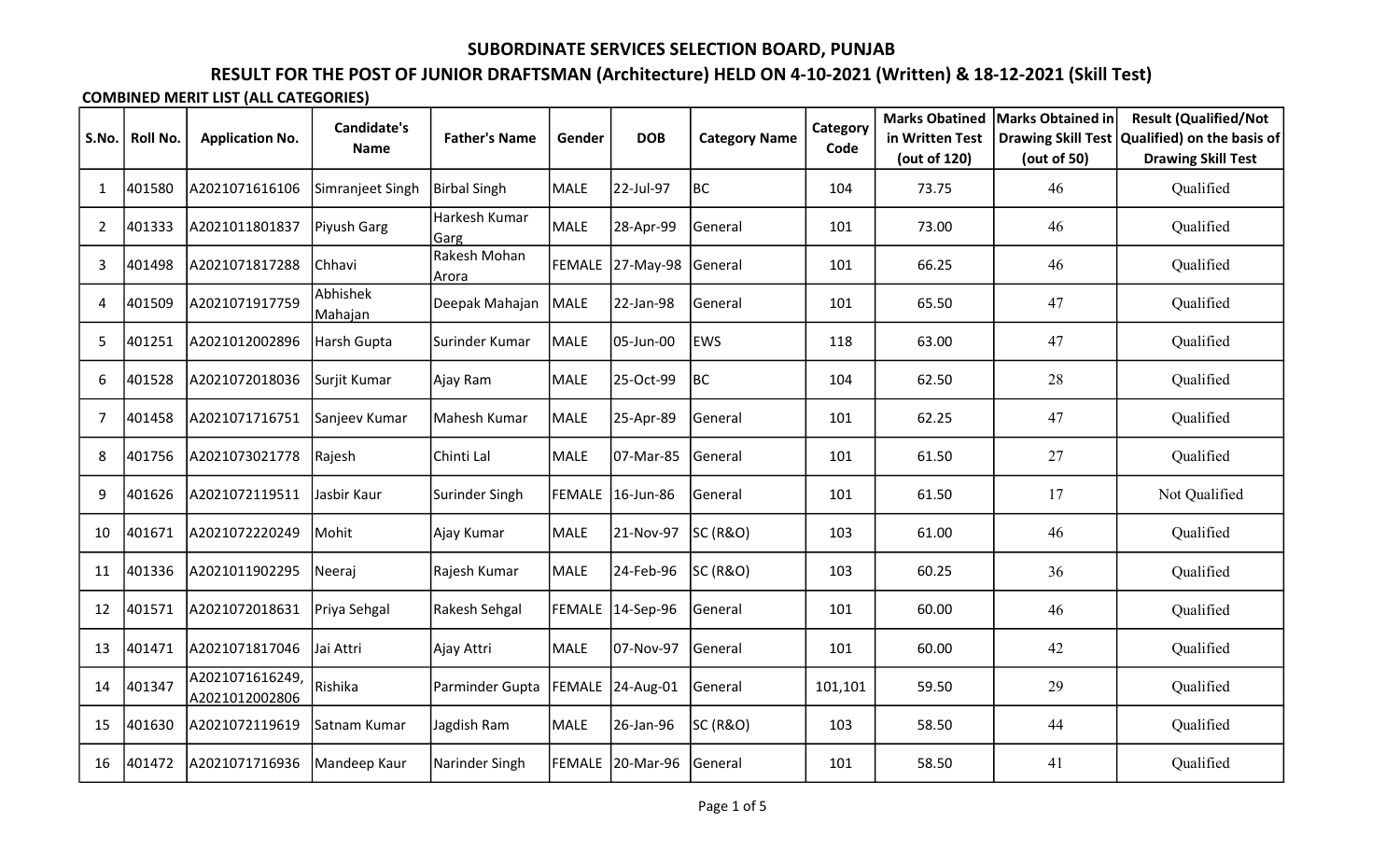# RESULT FOR THE POST OF JUNIOR DRAFTSMAN (Architecture) HELD ON 4-10-2021 (Written) & 18-12-2021 (Skill Test)

|       |          |                        | <b>Candidate's</b>    |                            |        |                   |                       | Category<br>Code | <b>Marks Obatined</b>           | Marks Obtained in | <b>Result (Qualified/Not</b>                                                 |
|-------|----------|------------------------|-----------------------|----------------------------|--------|-------------------|-----------------------|------------------|---------------------------------|-------------------|------------------------------------------------------------------------------|
| S.No. | Roll No. | <b>Application No.</b> | <b>Name</b>           | <b>Father's Name</b>       | Gender | <b>DOB</b>        | <b>Category Name</b>  |                  | in Written Test<br>(out of 120) | (out of 50)       | Drawing Skill Test   Qualified) on the basis of<br><b>Drawing Skill Test</b> |
| 17    | 401443   | A2021071716485         | Neeru Rani            | Surinder Pal               |        | FEMALE 11-Jul-92  | General               | 101              | 58.25                           | 41                | Qualified                                                                    |
| 18    | 401307   | A2021011801812         | Sagar                 | Jagdish Lal                | MALE   | 08-Oct-96         | General               | 101              | 58.25                           | 48                | Qualified                                                                    |
| 19    | 401622   | A2021012504165         | Harshish<br>Randhawa  | Gursewak Singh<br>Randhawa |        | FEMALE 07-Aug-95  | General               | 101              | 57.50                           | Absent            |                                                                              |
| 20    | 401293   | A2021071013146         | Mridula Sharma        | Kuldip Kumar               | FEMALE | $ 01 - Dec-96 $   | ESM(Gen)<br>Dependent | 106              | 57.50                           | 43                | Qualified                                                                    |
| 21    | 401268   | A2021012103448         | Hardeep Kaur          | Paramjit Singh             |        | FEMALE 24-Mar-96  | SC(R&O)               | 103              | 56.00                           | 45                | Qualified                                                                    |
| 22    | 401576   | A2021071817216         | Pavneet Kaur          | Varinder Singh             | FEMALE | $ 02-Sep-94 $ BC  |                       | 104              | 55.75                           | 46                | Qualified                                                                    |
| 23    | 401254   | A2021011902080         | Deepak Verma          | Gurinderpal<br>Verma       | MALE   | 14-Aug-95         | General               | 101              | 55.75                           | 31                | Qualified                                                                    |
| 24    | 401715   | A2021072821137         | Japdeep<br>Kharbanda  | J S Kharbanda              | FEMALE | 11-Feb-96         | General               | 101              | 55.75                           | 46                | Qualified                                                                    |
| 25    | 401290   | A2021020908868         | Mridu Harsh<br>Sharma | Rakesh Kumar<br> Sharma    | MALE   | 27-Jan-97         | General               | 101              | 55.75                           | 34                | Qualified                                                                    |
| 26    | 401621   | A2021072119427         | Pankaj Sharma         | Haripal Sharma             | MALE   | 22-Feb-90         | General               | 101              | 55.50                           | Absent            |                                                                              |
| 27    | 401627   | A2021072118969         | Pardeep Kaur          | Dara Singh                 |        | FEMALE 25-Dec-88  | General               | 101              | 55.25                           | 23                | Qualified                                                                    |
| 28    | 401286   | A2021011700465         | Simarjeet Kaur        | <b>Gurmeet Singh</b>       | FEMALE | 12-Dec-97         | BC                    | 104              | 55.25                           | 44                | Qualified                                                                    |
| 29    | 401469   | A2021020407305         | Amit Singh            | Jagdish Kumar              | MALE   | 16-Aug-89         | General               | 101              | 55.00                           | 47                | Qualified                                                                    |
| 30    | 401414   | A2021071515486         | Kritika               | Gopal Singh                | FEMALE | 31-Oct-96         | General               | 101              | 54.75                           | 48                | Qualified                                                                    |
| 31    | 401271   | A2021012203589         | Jagvir Singh          | Harbhajan Singh            | MALE   | 05-Oct-89         | BC                    | 104              | 54.50                           | 42                | Qualified                                                                    |
| 32    | 401404   | A2021071515540         | Kamaldeep Singh       | Shamsher Singh             | MALE   | 03-May-96 General |                       | 101              | 54.25                           | 37                | Qualified                                                                    |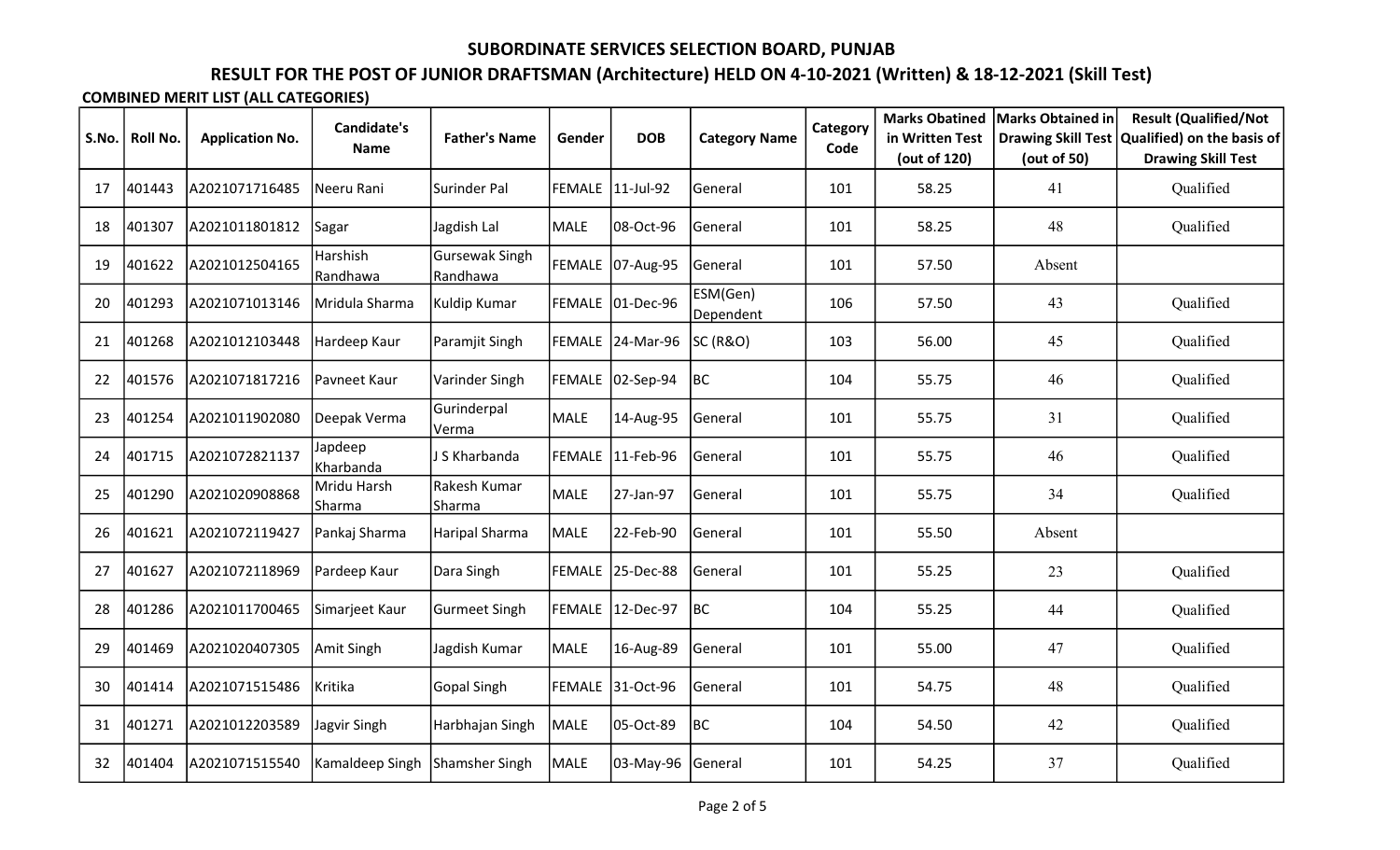# RESULT FOR THE POST OF JUNIOR DRAFTSMAN (Architecture) HELD ON 4-10-2021 (Written) & 18-12-2021 (Skill Test)

| S.No. | Roll No. | <b>Application No.</b> | <b>Candidate's</b>            | <b>Father's Name</b>                | Gender        | <b>DOB</b>       | <b>Category Name</b> | Category | <b>Marks Obatined</b><br>in Written Test | Marks Obtained in | <b>Result (Qualified/Not</b><br>Drawing Skill Test   Qualified) on the basis of |
|-------|----------|------------------------|-------------------------------|-------------------------------------|---------------|------------------|----------------------|----------|------------------------------------------|-------------------|---------------------------------------------------------------------------------|
|       |          |                        | <b>Name</b>                   |                                     |               |                  |                      | Code     | (out of 120)                             | (out of 50)       | <b>Drawing Skill Test</b>                                                       |
| 33    | 401447   | A2021070912638         | Kanav Rishi                   | Anil Garg                           | MALE          | 13-Nov-92        | <b>General</b>       | 101      | 54.00                                    | 32                | Qualified                                                                       |
| 34    | 401441   | A2021071616349         | Sukhraj Singh                 | Surjit Singh                        | MALE          | 02-Oct-97        | General              | 101      | 54.00                                    | 46                | Qualified                                                                       |
| 35    | 401512   | A2021071917801         | Herkiran Kaur                 | Kulwant Singh                       | FEMALE        | 29-Sep-95        | General              | 101      | 53.50                                    | Absent            |                                                                                 |
| 36    | 401722   | A2021013105944         | Sheenam                       | Surinder Mittal                     | FEMALE        | 15-Feb-96        | General              | 101      | 53.00                                    | Absent            |                                                                                 |
| 37    | 401274   | A2021070912699         | Gagan Singh<br>Sachdeva       | Anil Kumar<br>Sachdeva              | MALE          | 17-Nov-96        | General              | 101      | 53.00                                    | 46                | Qualified                                                                       |
| 38    | 401714   | A2021071917573         | Gurekam Kaur                  | <b>Gurinder Pal</b><br>Singh Dharni | FEMALE        | 20-Jul-98        | General              | 101      | 53.00                                    | 30                | Qualified                                                                       |
| 39    | 401319   | A2021012203574         | Sachi Goyal                   | Pawan Goyal                         | FEMALE        | 09-Aug-98        | General              | 101      | 53.00                                    | 32                | Qualified                                                                       |
| 40    | 401532   | A2021072018086         | Damanpreet Kaur Didar Singh   |                                     | <b>FEMALE</b> | 30-Jan-96        | <b>BC</b>            | 104      | 52.75                                    | 38                | Qualified                                                                       |
| 41    | 401394   | A2021071415395         | Palki Ghai                    | Rajiv Ghai                          |               | FEMALE 28-Jan-97 | General              | 101      | 52.25                                    | Absent            |                                                                                 |
| 42    | 401277   | A2021070912857         | Nishkriti                     | Rajinder Kumar                      | FEMALE        | 03-Nov-97        | General              | 101      | 52.25                                    | Absent            |                                                                                 |
| 43    | 401332   | A2021022412065         | Rahul Verma                   | Parveen Kumar<br>Verma              | <b>MALE</b>   | 31-Mar-97 BC     |                      | 104      | 52.00                                    | Absent            |                                                                                 |
| 44    | 401713   | A2021072821126         | <b>Gurpreet Singh</b><br>Gill | Amarjit Singh Gill                  | MALE          | 29-Jan-98        | General              | 101      | 52.00                                    | 16                | Not Qualified                                                                   |
| 45    | 401306   | A2021071013400         | Mohit Singla                  | Narata Ram<br>Singla                | MALE          | 03-Jan-96        | General              | 101      | 51.75                                    | 46                | Qualified                                                                       |
| 46    | 401769   | A2021073121900         | Satish Kumar                  | Ratti Ram                           | MALE          | 19-Oct-89        | General              | 101      | 51.50                                    | 38                | Qualified                                                                       |
| 47    | 401434   | A2021071113621         | Karanveer Singh<br>Rattol     | Kulwinder Singh                     | <b>MALE</b>   | 25-Dec-97        | <b>General</b>       | 101      | 51.50                                    | 45                | Qualified                                                                       |
| 48    | 401269   | A2021011600243         | Harpreet Kaur                 | Sampooran Singh                     | FEMALE        | 09-Jul-95        | <b>SC (R&amp;O)</b>  | 103      | 51.25                                    | 27                | Qualified                                                                       |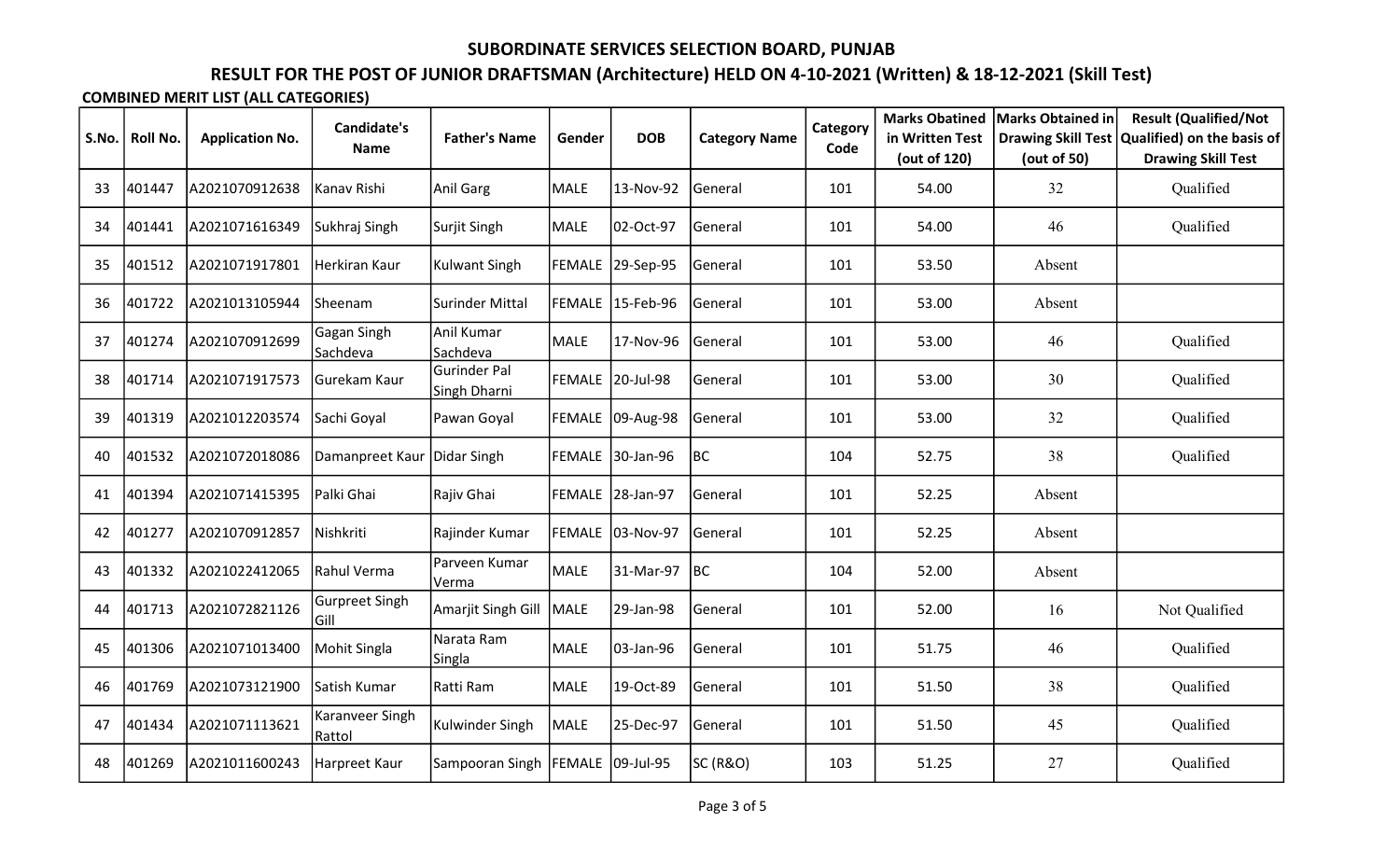# RESULT FOR THE POST OF JUNIOR DRAFTSMAN (Architecture) HELD ON 4-10-2021 (Written) & 18-12-2021 (Skill Test)

| S.No. | Roll No. | <b>Application No.</b> | <b>Candidate's</b>                 | <b>Father's Name</b>  | Gender | <b>DOB</b>       | <b>Category Name</b>    | Category | <b>Marks Obatined</b><br>in Written Test | Marks Obtained in<br><b>Drawing Skill Test</b> | <b>Result (Qualified/Not</b><br>Qualified) on the basis of |
|-------|----------|------------------------|------------------------------------|-----------------------|--------|------------------|-------------------------|----------|------------------------------------------|------------------------------------------------|------------------------------------------------------------|
|       |          |                        | <b>Name</b>                        |                       |        |                  |                         | Code     | (out of 120)                             | (out of 50)                                    | <b>Drawing Skill Test</b>                                  |
| 49    | 401535   | A2021020407357         | Davinder Pal<br>Singh              | <b>Bahader Singh</b>  | MALE   | 20-Sep-86        | BC                      | 104      | 51.00                                    | 41                                             | Qualified                                                  |
| 50    | 401368   | A2021071214449         | Amrit Pal Singh                    | Gurmukh Singh         | MALE   | 24-Apr-90        | General                 | 101      | 51.00                                    | 38                                             | Qualified                                                  |
| 51    | 401470   | A2021020808472         | Rahul Sharma                       | Amarnath Sharma MALE  |        | 03-Jan-93        | General                 | 101      | 51.00                                    | 28                                             | Qualified                                                  |
| 52    | 401265   | A2021070812297         | Himani                             | Raj Kumar             | FEMALE | 06-Oct-96        | <b>SC(M&amp;B)</b>      | 102      | 51.00                                    | 20                                             | Qualified                                                  |
| 53    | 401326   | A2021071013585         | Vinayak Pandhi                     | Ajaydeep              | MALE   | 23-Aug-00        | General                 | 101      | 51.00                                    | 30                                             | Qualified                                                  |
| 54    | 401355   | A2021071214305         | Simarpreet Kaur                    | Harinder Pal<br>Singh | FEMALE | 27-Feb-88        | General                 | 101      | 50.75                                    | 44                                             | Qualified                                                  |
| 55    | 401389   | A2021071415285         | Amit Sharma                        | Jagbhushan<br>Sharma  | MALE   | 07-Apr-88        | General                 | 101      | 50.75                                    | Absent                                         |                                                            |
| 56    | 401379   | A2021070812371         | Sikander Singh                     | Sukhdev Singh         | MALE   | 18-Nov-97        | General                 | 101      | 50.75                                    | 42                                             | Qualified                                                  |
| 57    | 401340   | A2021072118688         | Jatinder Pal Singh Gurcharan Singh |                       | MALE   | 22-Apr-84        | Physical<br>Handicapped | 113      | 50.00                                    | 36                                             | Qualified                                                  |
| 58    | 401473   | A2021071817076         | Shubham<br>Sarangal                | Hans Raj              | MALE   | 21-Jan-97        | SC (R&O)                | 103      | 50.00                                    | 45                                             | Qualified                                                  |
| 59    | 401740   | A2021020206677         | Sangeeta                           | Jaggo Ram             |        | FEMALE 15-Jun-85 | General                 | 101      | 49.50                                    | 44                                             | Qualified                                                  |
| 60    | 401488   | A2021071917386         | Vijay Kumar                        | Bihari Lal            | MALE   | 06-Mar-95        | General                 | 101      | 49.25                                    | 33                                             | Qualified                                                  |
| 61    | 401516   | A2021071917835         | Bhupinder                          | Nand Kishor           | MALE   | 27-Jan-96        | <b>SC (R&amp;O)</b>     | 103      | 49.25                                    | 46                                             | Qualified                                                  |
| 62    | 401452   | A2021011801218         | Yash Goyal                         | Anil Goyal            | MALE   | 10-Jun-98        | General                 | 101      | 49.25                                    | 19                                             | Not Qualified                                              |
| 63    | 401667   | A2021072220184         | Nincy Mittal                       | Suraj Bhan            | FEMALE | 30-Jul-85        | General                 | 101      | 49.00                                    | 45                                             | Qualified                                                  |
| 64    | 401492   | A2021071415243         | Rakesh Kumar                       | Ajit Raj              | MALE   | 20-Mar-94        | SC(R&O)                 | 103      | 49.00                                    | 43                                             | Qualified                                                  |